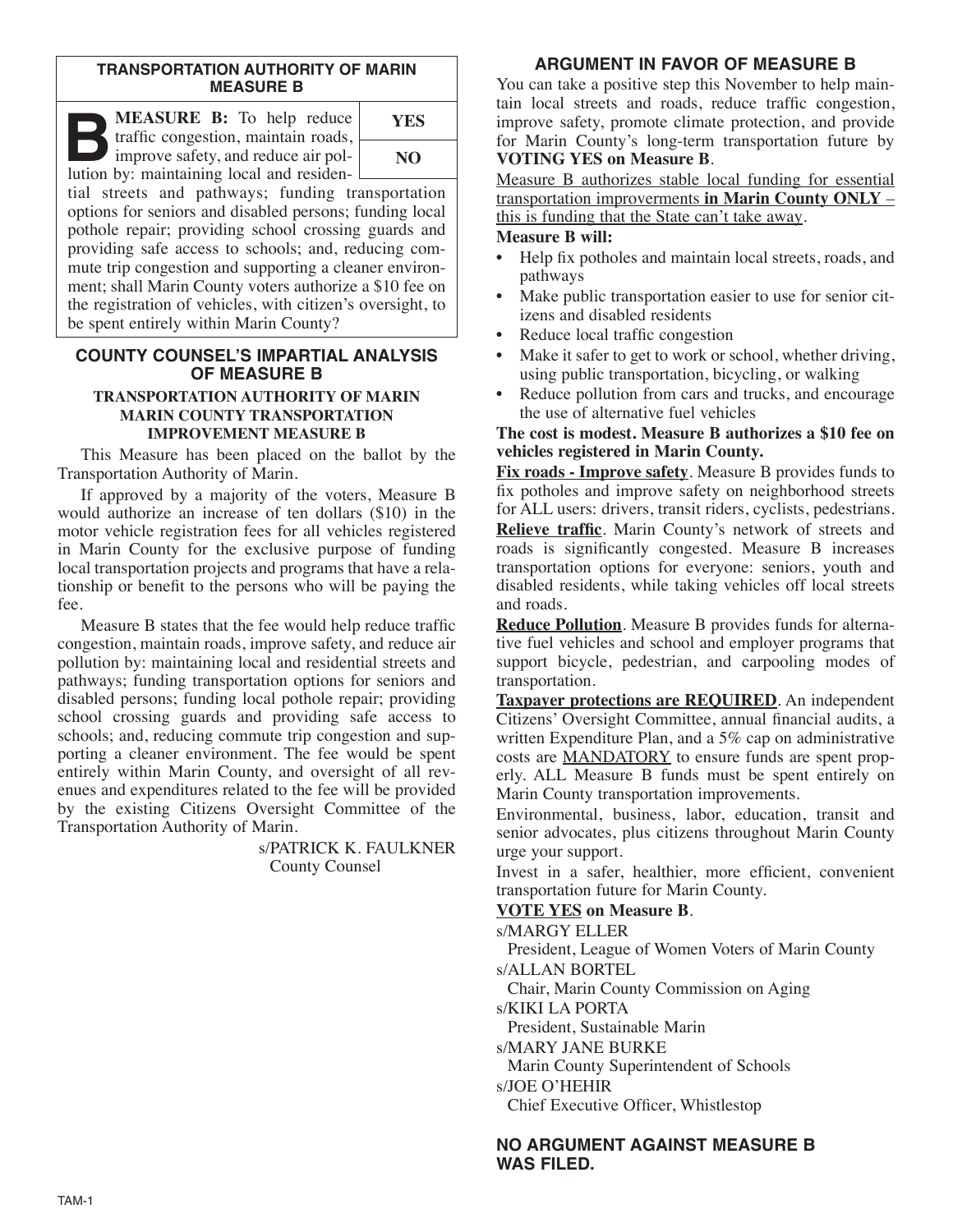## **MARIN COUNTY TRANSPORTATION IMPROVEMENT MEASURE**

## **A MEASURE PROVIDING FOR TRANSPORTATION IMPROVEMENTS IN MARIN COUNTY THROUGH A TEN DOLLAR VEHICLE REGISTRATION FEE**

## Section 1. Title

This Measure shall be known as the "Marin County Transportation Improvement Measure." If passed, the entity implementing the Measure will be the Transportation Authority of Marin, acting as the designated Marin County Congestion Management Agency (hereafter the "Authority").

## Section 2. Period of Fee

This Measure is intended to govern the imposition and collection in Marin County of a ten dollar fee for transportation-related programs and projects that provide a benefit to or otherwise have a relationship with the persons who will be paying the fee. The new fee authorized by this Measure shall be imposed on each annual motor-vehicle registration or renewal of registration occurring on or after six months following the November 2, 2010 election (hereafter the "Vehicle Registration Fee") at which the Measure has been approved by the voters, unless terminated by the voters of Marin County.

## Section 3. Purpose

This Measure authorizes a ten dollar fee to be imposed in perpetuity for transportationrelated projects and programs in Marin County that provide a benefit to or otherwise have a relationship with the persons who will be paying the fee and that are consistent with an expenditure plan allocating revenue to said projects and programs and the regional transportation plan adopted pursuant to California Government Code section 65080. The Authority has adopted an Expenditure Plan allocating the revenue from the fee to transportation-related programs and projects that provide a benefit to or have a relationship with the persons who pay the fee, which Expenditure Plan Summary is attached hereto and incorporated herein by this reference as though fully set forth herein.

The purposes of this Measure are further as follows:

a. To authorize a ten dollar increase in motor vehicle registration, to be imposed in perpetuity, in accordance with California Government Code section 65089.20.

b. To improve, construct, maintain and operate certain transportation projects and programs as identified in the Expenditure Plan adopted by the Authority, and as that Plan may be amended from time to time pursuant to applicable law. These Expenditure Plan programs and projects include but are not limited to those that have the following purposes: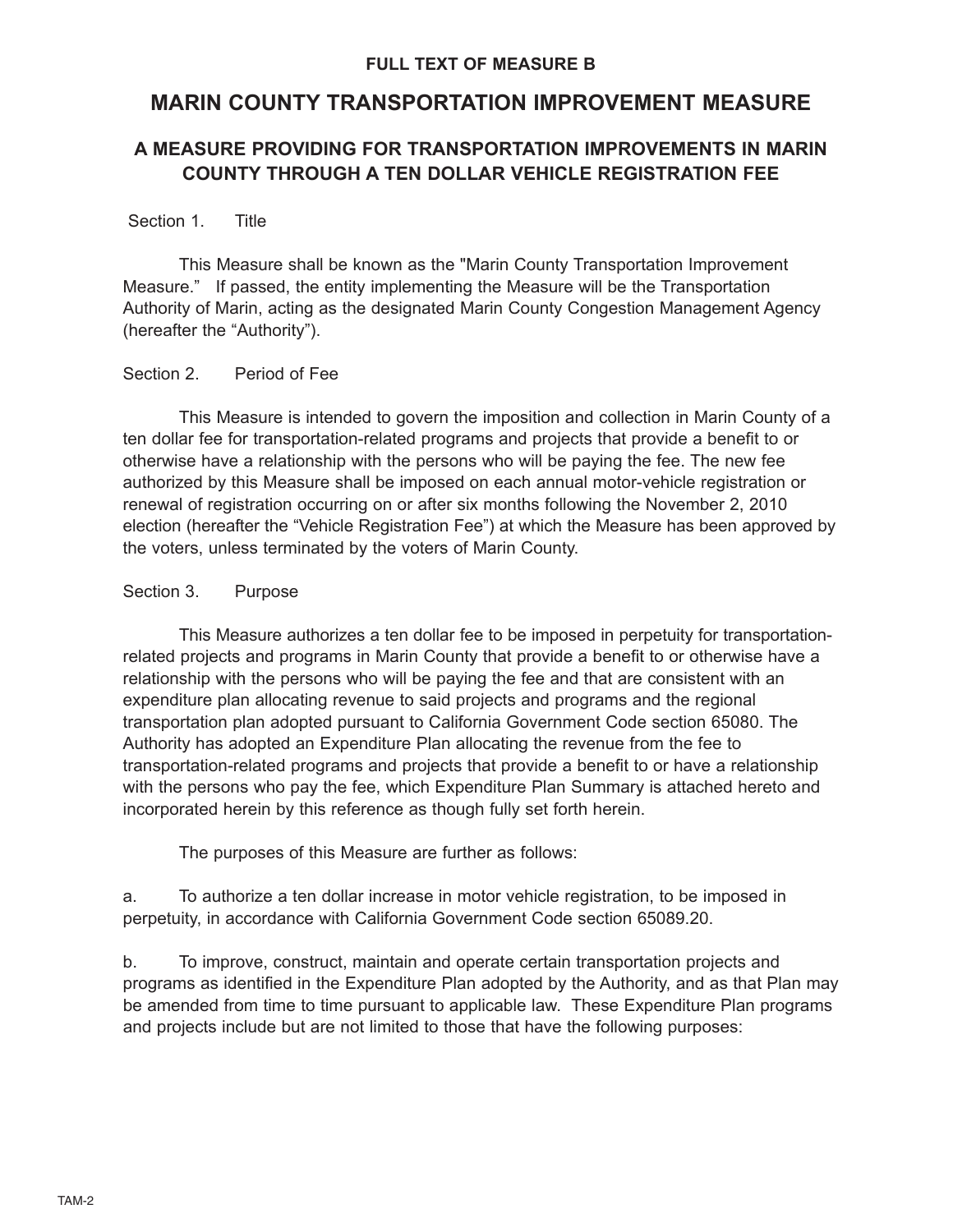1. Providing matching funds for funding made available from other sources.

2. Creating or sustaining congestion mitigation programs and projects, as they are defined in California Government Code section 65089.20(c)(2)(A).

3. Creating or sustaining pollution mitigation programs and projects, as they are defined in California Government Code section 65089.20(c)(2)(B).

## Section 4. Contract with Department of Motor Vehicles

The Authority shall contract with the Department of Motor Vehicles to collect and remit to the Authority the fee imposed pursuant to California Government Code section 65089.20 upon the registration or renewal of registration of a motor vehicle registered in the County, except those vehicles that are expressly exempted under this code from the payment of registration fees, pursuant to California Vehicle Code section 9250.

## Section 5. Use of Proceeds

a. The proceeds of the fees governed by this Measure shall be used solely for the programs and purposes set forth in the Expenditure Plan and for the administration thereof.

b. The Authority will administer the proceeds of the fee to carry out the purposes described in the Expenditure Plan. All projects must comply with the Expenditure Plan and provide a benefit to or otherwise have a relationship with the persons paying the fee.

c. Pursuant to California Government Code section 65089.20, not more than five percent of the fees shall be used for administrative costs associated with the programs and projects.

d. Pursuant to California Vehicle Code section 9250.4, the initial setup and programming costs identified by the Department of Motor Vehicles to collect the fee upon registration or renewal of registration of a motor vehicle shall be advanced by the Authority and repaid from the fee. Any such contract payment shall be repaid, with no restriction on the funds, to the Authority as part of the initial revenue available for distribution. The costs deducted pursuant to this paragraph shall not be counted against the five percent administrative cost limit specified in California Government Code section 65089.20(d).

e. The costs of placing the Measure authorizing imposition of the fee on the ballot as advanced by the Authority, including payments to the County Registrar of Voters and payments for the printing of the portions of the ballot pamphlet relating to the Vehicle Registration Fee, may be paid or repaid from the proceeds of the fee. At the discretion of the Authority, these costs may be amortized over a period of years.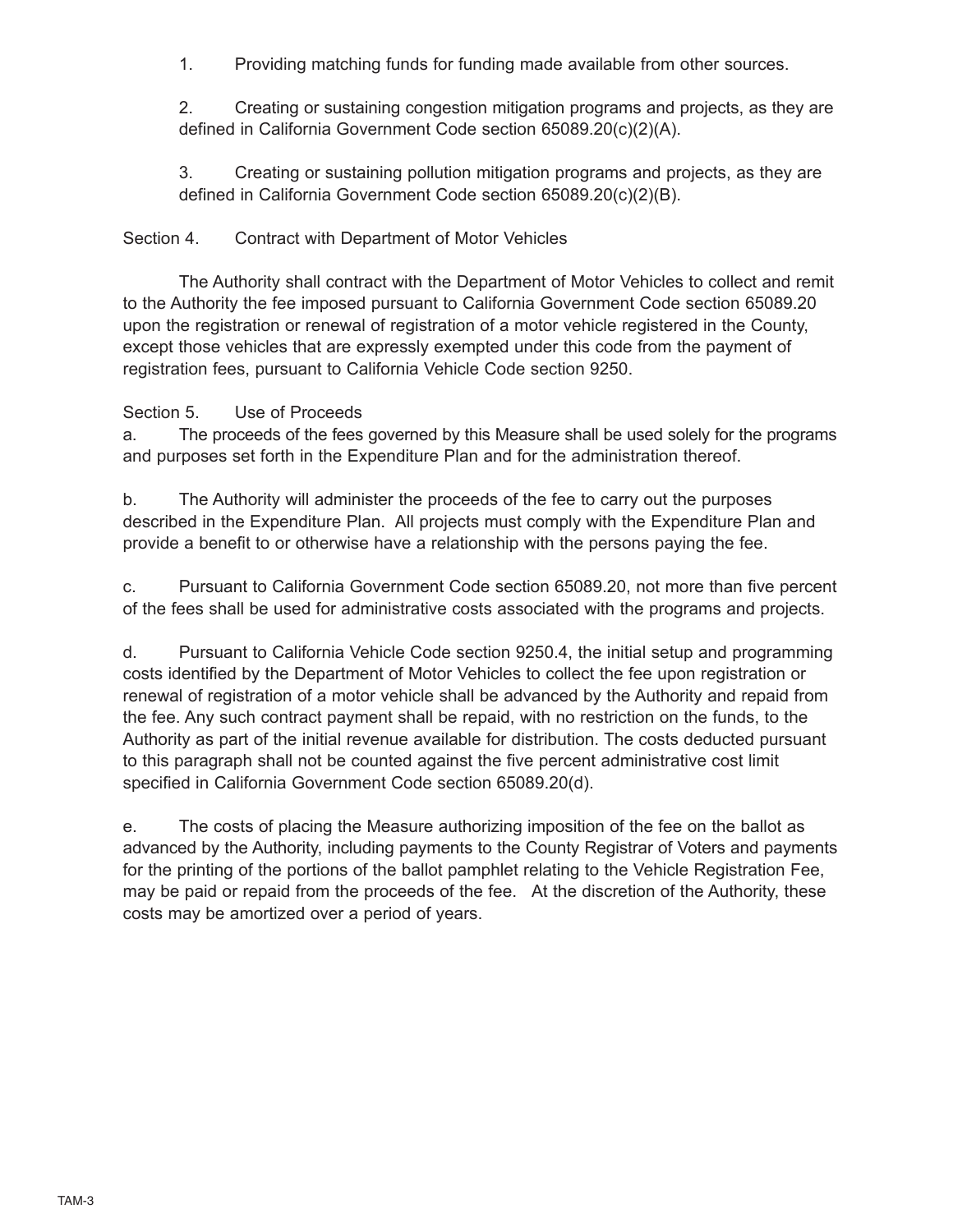## Section 6. No Use Outside Marin County

The proceeds of the fees imposed by this Measure shall be spent only inside the limits of Marin County. None of the proceeds, outside of the costs incurred by the Department of Motor Vehicles to collect the fee shall be available to or taken by the State of California.

## Section 7. Amendments

Amendments to the Expenditure Plan shall be approved by a two-thirds vote of the Authority's Board. All relevant jurisdictions within the County will be given a minimum of 45 days notice and opportunity to comment on any proposed Expenditure Plan amendment prior to its adoption. Any amended Expenditure Plan shall provide funding only for projects that provide a benefit to or otherwise have a relationship with the persons paying the fee.

## Section 8. Bonding Authority

The Authority shall be authorized to issue bonds or other financial instruments for the purposes of implementing the Expenditure Plan. The bonds will be paid from the Vehicle Registration Fee proceeds generated pursuant to this Measure. The costs associated with bonding will be borne only by the projects and programs included in the Expenditure Plan. The costs associated with bonding will be borne only by those elements in the Expenditure Plan utilizing the bond proceeds. Such costs of issuance will be subject to public comment before approving any bond sale.

## Section 9. Severability

If any part of this Measure or the application thereof to any person or circumstance is held invalid, the remainder of the Measure and the application of such part to other persons or circumstances shall not be affected. If any proposed expenditure based on this Measure or the Expenditure Plan is held invalid, those funds shall be redistributed proportionately to other expenditures in accordance with the Expenditure Plan.

## Section 10. Effective Date

This Measure shall take effect immediately upon closing of the polls in Marin County on the day of the election at which the Measure is adopted by a majority of the electors voting. Notwithstanding this effective date, the first collection of a Vehicle Registration Fee for registration of a new vehicle will not take place until six months following the effective date, pursuant to Government Code section 65089.20. Also, pursuant to Government Code section 65089.20, with respect to a renewal of registration, no Vehicle Registration Fee shall be collected if the date for renewal is prior to expiration of that six month period.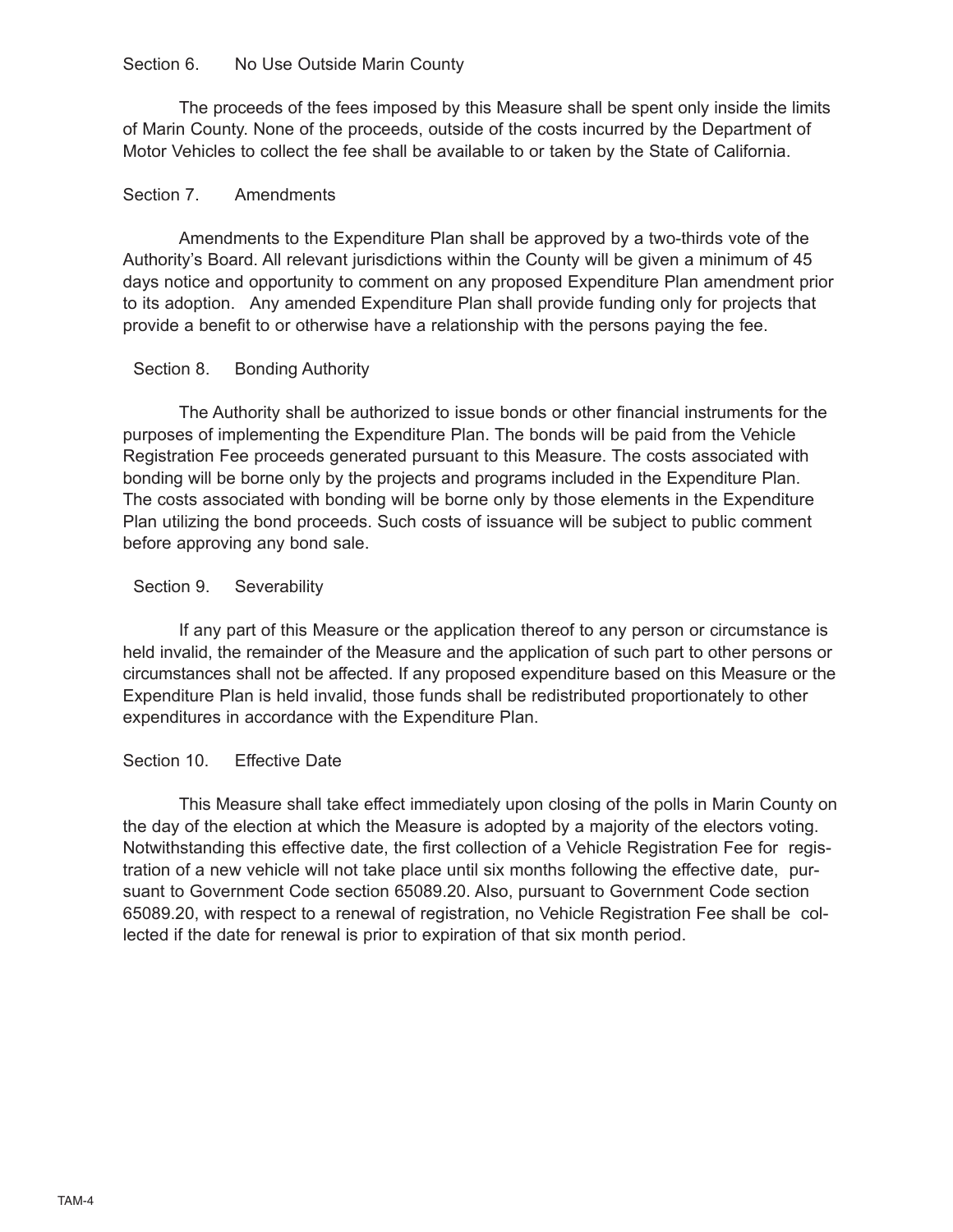#### **E x p e n d i t u r e P l a n S u m m a r y •**

TRANSPORTATION AUTHORITY OF MARIN

## **Introduction to Measure B**

This Measure, placed by the Transportation Authority of Marin (TAM), pursuant to California Government Code section 65089.20, authorizes a ten (\$10) dollar increase in motor vehicle registration fees for all vehicles registered in Marin County, for the exclusive purpose of funding local transportation projects and programs. If approved by a majority of the voters of Marin County, TAM will collect and administer the Vehicle Registration Fee (Fee) in accordance with an Expenditure Plan (Plan), summarized below. This measure is consistent with Senate Bill 83, which became law on October 11, 2009, enabling the countywide transportation planning agency (TAM), to propose an annual vehicle registration fee (VRF) of up to \$10. As required by SB 83, the revenue generated by the new VRF would be returned to the County to be spent exclusively on local transportation programs and projects within Marin County. The fee further meets the requirements of SB 83:

- Fees may only be used to pay for programs and projects that bear a relationship or benefit to the owners of motor vehicles paying the fee and are consistent with a regional transportation plan.
- Local administrative costs are limited to no more than 5 percent of the fees collected.

## **Measure B Expenditure Plan Elements**

The funds collected by the proposed Vehicle Registration Fee will be allocated according to the requirements of the "Marin County Vehicle Registration Fee Expenditure Plan<sup>1</sup>". The Plan will be reviewed and amended every ten years in a public process described in this document. The initial plan includes three elements, described briefly below and in Figure 1, which follows:

- **Element 1 – Maintain Local Streets and Pathways (40% of net revenue):**
	- o 1a Maintain Local Streets: Funds will be used to maintain and improve Marin County's local streets for motorists, pedestrians, bicyclists, and transit users, thereby improving roadway performance and safety. Funds will be distributed to cities, towns and the County of Marin according to a formula based on population (fifty percent) and lane miles (fifty percent). The formula will be reviewed and updated every two (2) years. (35% of net revenue)
	- o 1b Maintain Class I Bicycle / Pedestrian Pathways: Funding for Class I pathway maintenance will be distributed by TAM annually to the agencies and jurisdictions who own, operate, or maintain eligible Class I pathways in Marin County. The distribution of funds will be based on a publicly available, published inventory, adopted by TAM, of pathways constructed after January 1, 2008. This inventory will be updated every two (2) years to account for newly constructed Class I facilities throughout Marin County. In no case will funds allocated to an agency or jurisdiction exceed their actual expenses for Class I pathway maintenance. (5% of net revenue)
- **Element 2 – Improve Transit for Seniors and People with Disabilities (35% of net revenue):**
	- o Funds will be distributed to Marin Transit for use on Mobility Management programs and enhancements to the specialized transportation system for people with disabilities (called paratransit or Whistle Stop Wheels) to include older adults regardless of disability status. (35% of net revenue)
- **Element 3 – Reduce Congestion and Pollution (25% of net revenue):**
	- o These funds will be allocated to three strategies, expanding and leveraging programs managed by TAM: Expenditures in this element total 25% of net revenue and include:
	- o School Safety and Congestion Reduction including an enhancement of the School Crossing Guard program,

<sup>&</sup>lt;sup>1</sup> The complete Expenditure Plan, titled "Marin County Vehicle Registration Fee Expenditure Plan," can be reviewed at www.tam.ca.gov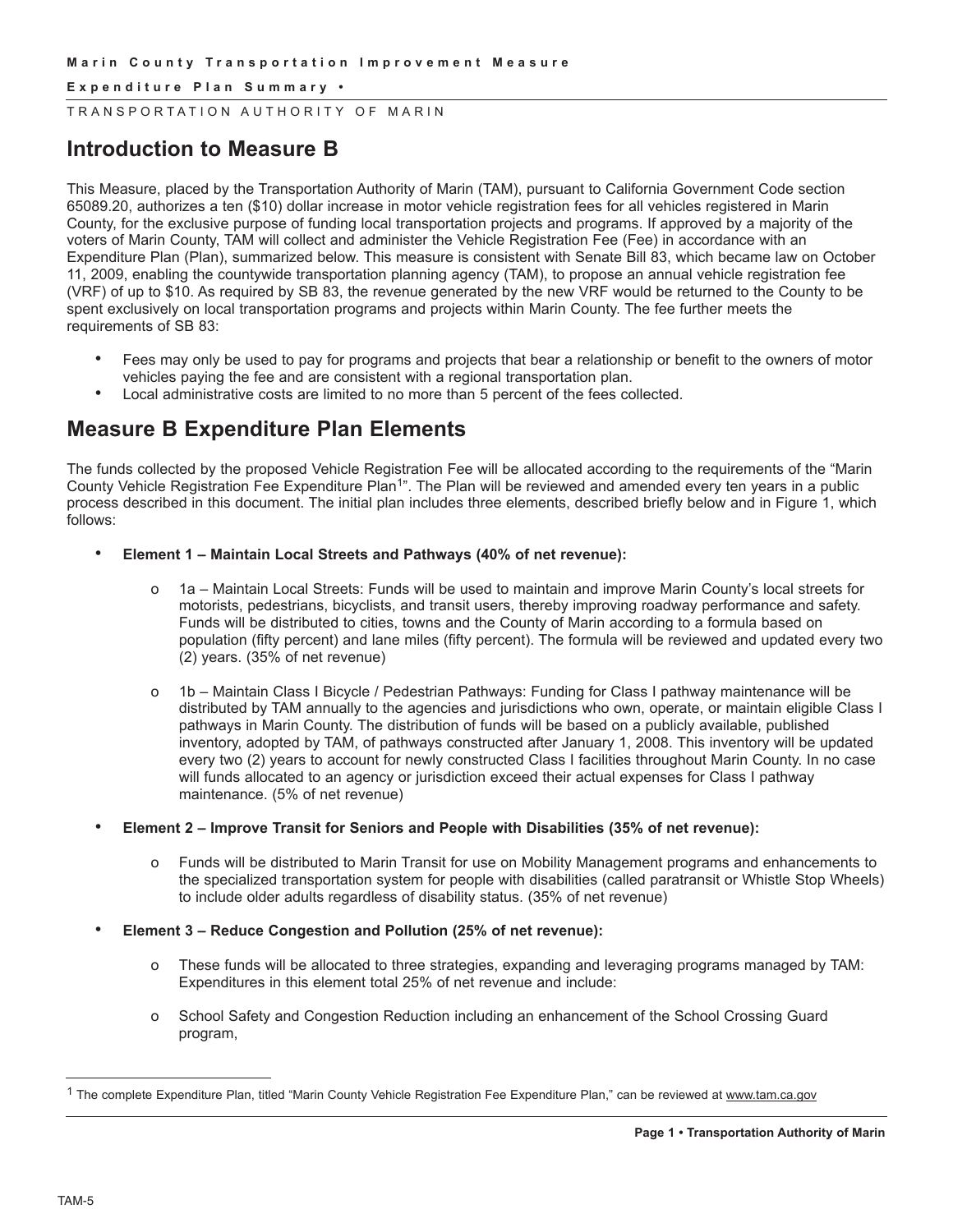#### **E x p e n d i t u r e P l a n S u m m a r y •**

#### TRANSPORTATION AUTHORITY OF MARIN

- o Local Marin County Commute Alternatives, including programs that are designed to increase the use of carpools, vanpools, transit and bike and walk commutes to work.
- o Alternative Fuel Vehicles, Infrastructure and Promotion, including infrastructure for electric vehicles.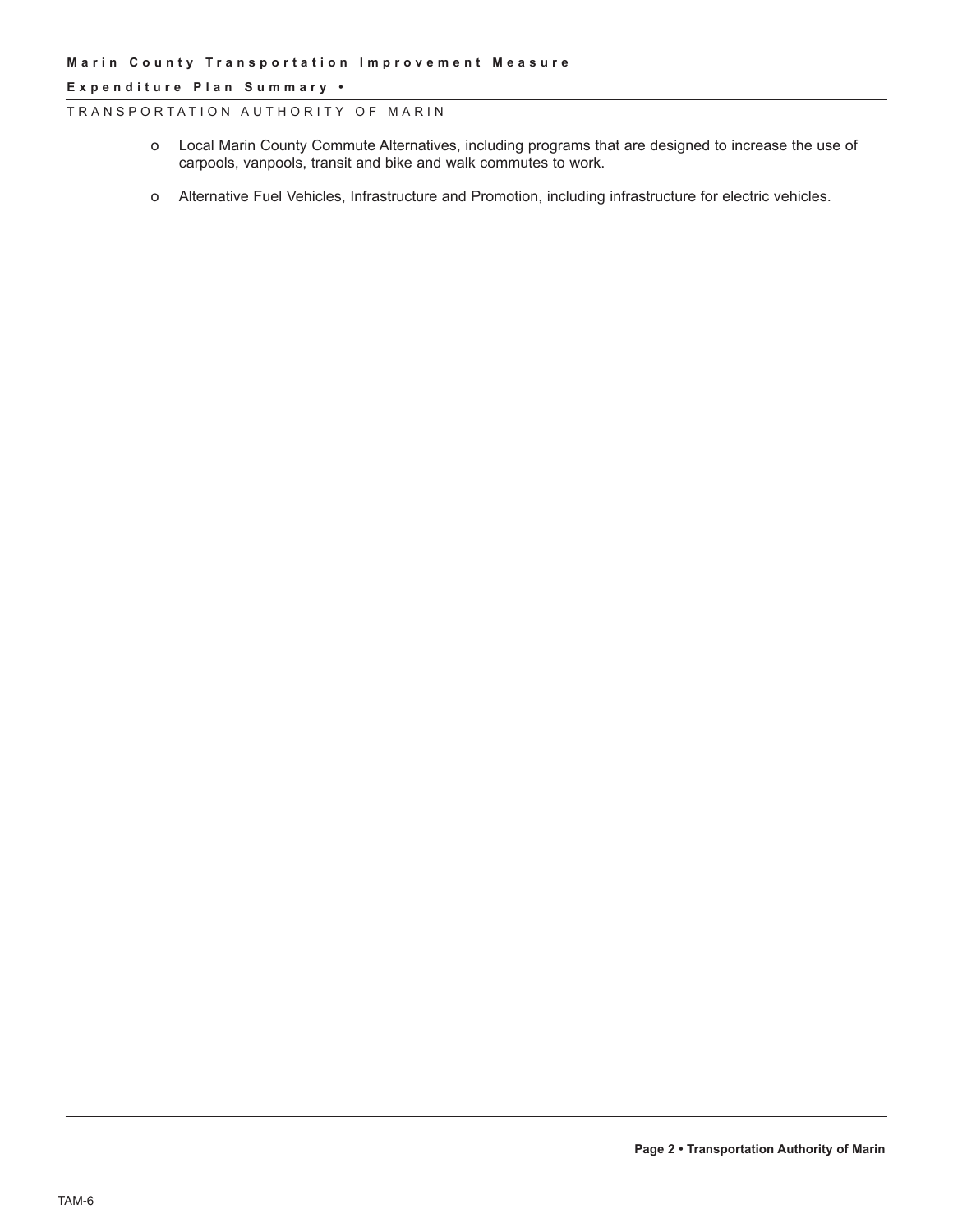#### Expenditure Plan Summary .

#### TRANSPORTATION AUTHORITY OF MARIN

## Figure 1. Summary of TAM VRF Expenditure Plan

| <b>Estimated</b><br>Annual \$ | Expenditure<br>Element                                                      | <b>Description of Element</b>                                                                                                                                                                                                                                                                                                                                                                                                                                                                                                                                                                                                                                                                                                                                                                                   | How Will Funds be Spent?                                                                                                                                                                                                                                                                                                                                                                                                | <b>Relationship to Fee Payer</b>                                                                                                                                                                                                                                                                                                                                                    |
|-------------------------------|-----------------------------------------------------------------------------|-----------------------------------------------------------------------------------------------------------------------------------------------------------------------------------------------------------------------------------------------------------------------------------------------------------------------------------------------------------------------------------------------------------------------------------------------------------------------------------------------------------------------------------------------------------------------------------------------------------------------------------------------------------------------------------------------------------------------------------------------------------------------------------------------------------------|-------------------------------------------------------------------------------------------------------------------------------------------------------------------------------------------------------------------------------------------------------------------------------------------------------------------------------------------------------------------------------------------------------------------------|-------------------------------------------------------------------------------------------------------------------------------------------------------------------------------------------------------------------------------------------------------------------------------------------------------------------------------------------------------------------------------------|
| 35%<br>(\$721,000)            | 1a. Maintain Local<br><b>Streets</b>                                        | Funds will be used to maintain and improve Marin County's local streets<br>for motorists, pedestrians, bicyclists, and transit users, thereby improving<br>roadway performance and safety. Eligible activities include:<br>Road maintenance, rehabilitation and congestion relief on local<br>$\bullet$<br>and residential streets. New facilities are also eligible for<br>maintenance funds.<br>Safety improvements for all modes<br>Emergency pothole repair on residential streets, sidewalks and<br>pathways<br>Crosswalk and accessibility enhancements<br>Intersection control, pavement, and drainage improvements<br>Streetscape improvements to better manage stormwater runoff<br>Maintenance and improvement of Class I (exclusively) bicycle<br>and pedestrian pathways, including new facilities. | 35% of funds according<br>$\bullet$<br>to formula based on<br>population (50%) and<br>lane miles (50%)<br>5% of funds exclusively<br>dedicated to Class I<br>bike/pedestrian path<br>maintenance. Distribution<br>based on share of Class<br>l pathway miles<br>constructed after 1/1/08.<br>Priorities determined by<br>local agencies and<br>jurisdictions working in<br>concert with local<br>residents and councils | Fee payers benefit from having<br>roadways safely maintained and<br>operating efficiently. Improved<br>crossings and intersection<br>performance improves safety<br>and efficiency for users.<br>Improved pavement conditions<br>reduce vehicle maintenance<br>costs. Well-maintained<br>pathways encourage walking<br>and bicycling, thereby reducing<br>congestion and pollution. |
| 5%<br>(\$103,000)             | 1b. Maintain Class<br>I Bike/Ped<br>Pathways                                |                                                                                                                                                                                                                                                                                                                                                                                                                                                                                                                                                                                                                                                                                                                                                                                                                 |                                                                                                                                                                                                                                                                                                                                                                                                                         |                                                                                                                                                                                                                                                                                                                                                                                     |
| 35 %<br>(\$721,000)           | 2. Improve Transit<br>for Seniors and<br>People with<br><b>Disabilities</b> | Eligible activities include:<br>Implementing a Mobility Management Program that identifies and<br>implements mobility options for Seniors and Persons with<br><b>Disabilities</b><br>Support and enhance paratransit (e.g. Whistlestop Wheels) and<br>other local services<br>Create a "Paratransit Plus" program to serve older seniors who<br>may not qualify for service under the Americans With Disabilities<br>Act<br>Implement other innovative programs to provide mobility to<br>seniors as an alternative to driving                                                                                                                                                                                                                                                                                  | Marin Transit will receive and<br>prioritize funds working with<br>their Mobility Management<br>Consortium of service<br>providers and stakeholders.                                                                                                                                                                                                                                                                    | Fee payers benefit from<br>reduced trips by "at risk" drivers,<br>reducing local vehicle trips and<br>improving safety. Fee payers<br>benefit from increased options<br>to driving, reduced dependence<br>on friends and family for<br>mobility, and increased options<br>as drivers prepare to "retire"<br>from driving.                                                           |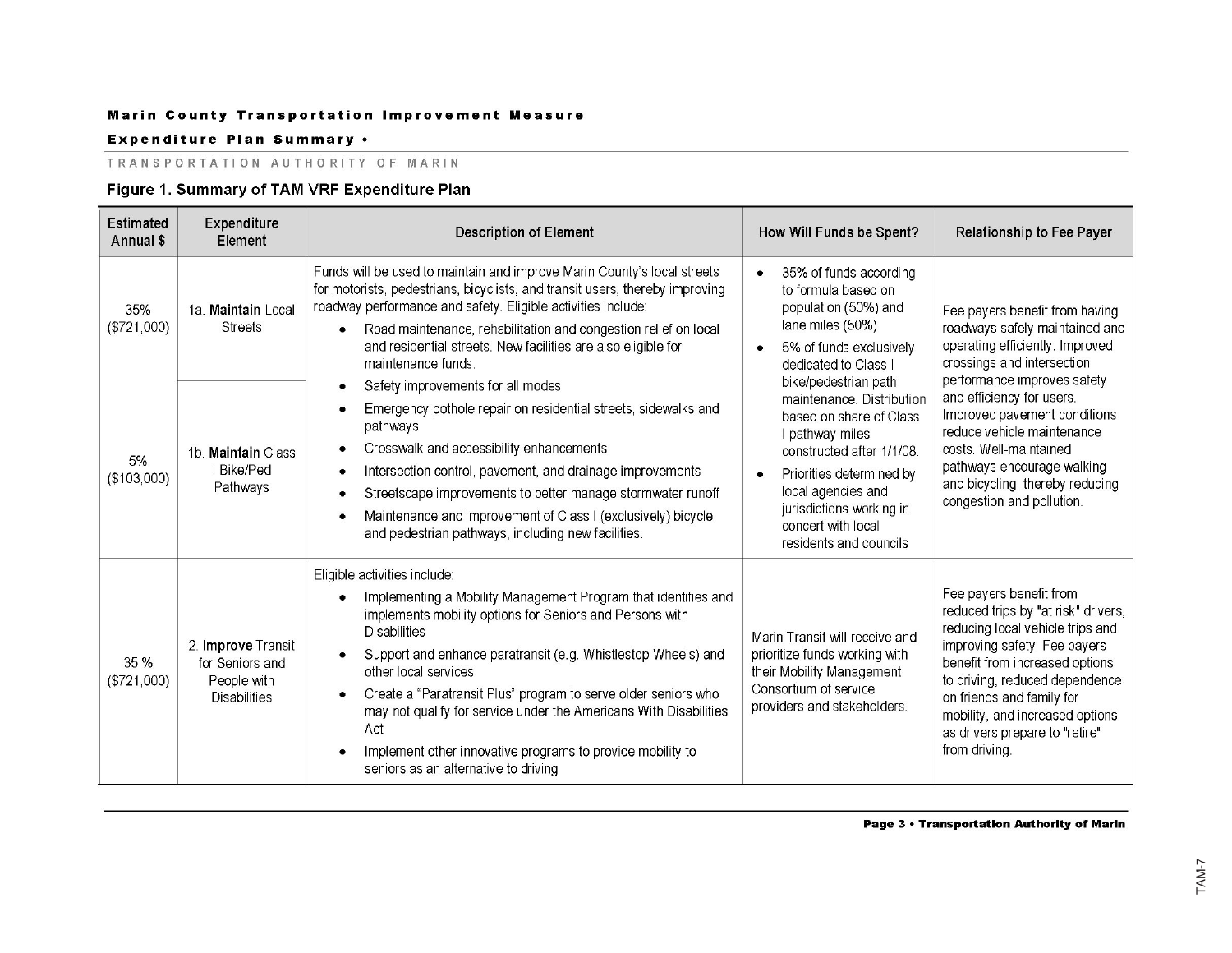#### Expenditure Plan Summary .

#### TRANSPORTATION AUTHORITY OF MARIN

| <b>Estimated</b><br>Annual \$ | Expenditure<br>Element                   | <b>Description of Element</b>                                                                                                                                                                                                                                                                                                                                                                                                                                                                                                                                                                                                                                                                                                                                                                                                                                                                                                                                                                                                                                                                                                                              | How Will Funds be Spent?                                                                                                                                                                                                                                                                                                                                                                                                                                                                                                                                                                                                                                  | <b>Relationship to Fee Payer</b>                                                                                                                                                                                                                                                                                                                                                                                                                                                                                                                                                                                                                                                                                                                                                                                                                                                                                              |
|-------------------------------|------------------------------------------|------------------------------------------------------------------------------------------------------------------------------------------------------------------------------------------------------------------------------------------------------------------------------------------------------------------------------------------------------------------------------------------------------------------------------------------------------------------------------------------------------------------------------------------------------------------------------------------------------------------------------------------------------------------------------------------------------------------------------------------------------------------------------------------------------------------------------------------------------------------------------------------------------------------------------------------------------------------------------------------------------------------------------------------------------------------------------------------------------------------------------------------------------------|-----------------------------------------------------------------------------------------------------------------------------------------------------------------------------------------------------------------------------------------------------------------------------------------------------------------------------------------------------------------------------------------------------------------------------------------------------------------------------------------------------------------------------------------------------------------------------------------------------------------------------------------------------------|-------------------------------------------------------------------------------------------------------------------------------------------------------------------------------------------------------------------------------------------------------------------------------------------------------------------------------------------------------------------------------------------------------------------------------------------------------------------------------------------------------------------------------------------------------------------------------------------------------------------------------------------------------------------------------------------------------------------------------------------------------------------------------------------------------------------------------------------------------------------------------------------------------------------------------|
| 25%<br>(\$515,000)            | 3. Reduce<br>Congestion and<br>Pollution | Eligible activities are limited to 3 core strategies and programs:<br>School Safety and Congestion Reduction:<br>Maintain and expand the School Crossing Guard<br>$\circ$<br>program<br>Provide matching funds for Safe Routes to Schools<br>$\circ$<br>programs<br>Enhance/expand programs designed to reduce<br>$\circ$<br>congestion and improve safety around schools including<br>Street Smarts and School Pool programs<br>Local Marin County Commute Alternatives: Enhance/expand<br>existing alternative programs in Marin County designed to reduce<br>single occupancy commuting, including:<br>Carpool and vanpool information and incentive<br>$\circ$<br>programs,<br>Emergency Ride Home, and<br>$\circ$<br>Transit information and promotion<br>$\circ$<br>Driving management programs such as telecommuting<br>$\circ$<br>Support efforts to bring a carsharing program to Marin<br>$\circ$<br>County<br>Alternative Fuel Infrastructure and Promotion: Support the<br>development of alternative fuel infrastructure (such as electric<br>vehicle fueling stations) and education programs; support<br>alternative fuel vehicle programs. | TAM will be responsible for<br>distributing school safety funds<br>to sustain or grow existing<br>programs. Beneficiaries of<br>these funds will include the<br>County, local jurisdictions, and<br>school districts.<br>TAM will administer the<br>Commute Alternatives<br>program as part of its existing<br>Commute Alternatives<br>program.<br>TAM will assign funds for<br>alternative fuels programs as a<br>match to other fund sources.<br>or through competitive grant<br>programs. TAM will administer<br>alternative fuel educational<br>programs in cooperation with<br>stakeholders, such as the<br>Marin Climate and Energy<br>Partnership. | Fee payers benefit from<br>reduced school trips by car, a<br>large traffic congestion and<br>pollution generator in Marin.<br>Improved crossings at schools<br>reduce collisions and improve<br>safety for motorists,<br>pedestrians, and bicyclists.<br>Fee payers benefit from<br>commute programs which<br>reduce trips, congestion, and<br>pollution related to commute<br>travel, the single largest source<br>of congestion in the County.<br>Programs reduce costs, provide<br>flexibility, improve the<br>environment, and improve<br>worker health and productivity.<br>Alternative Fuel programs will<br>benefit fee payers by providing<br>lower cost alternatives to the<br>cost of driving, while reducing<br>pollutants associated with<br>gasoline powered vehicles.<br>Reduced emissions will benefit<br>the fee payer by improving air<br>quality, especially on congested<br>roadways and at intersections. |

Page 4 • Transportation Authority of Marin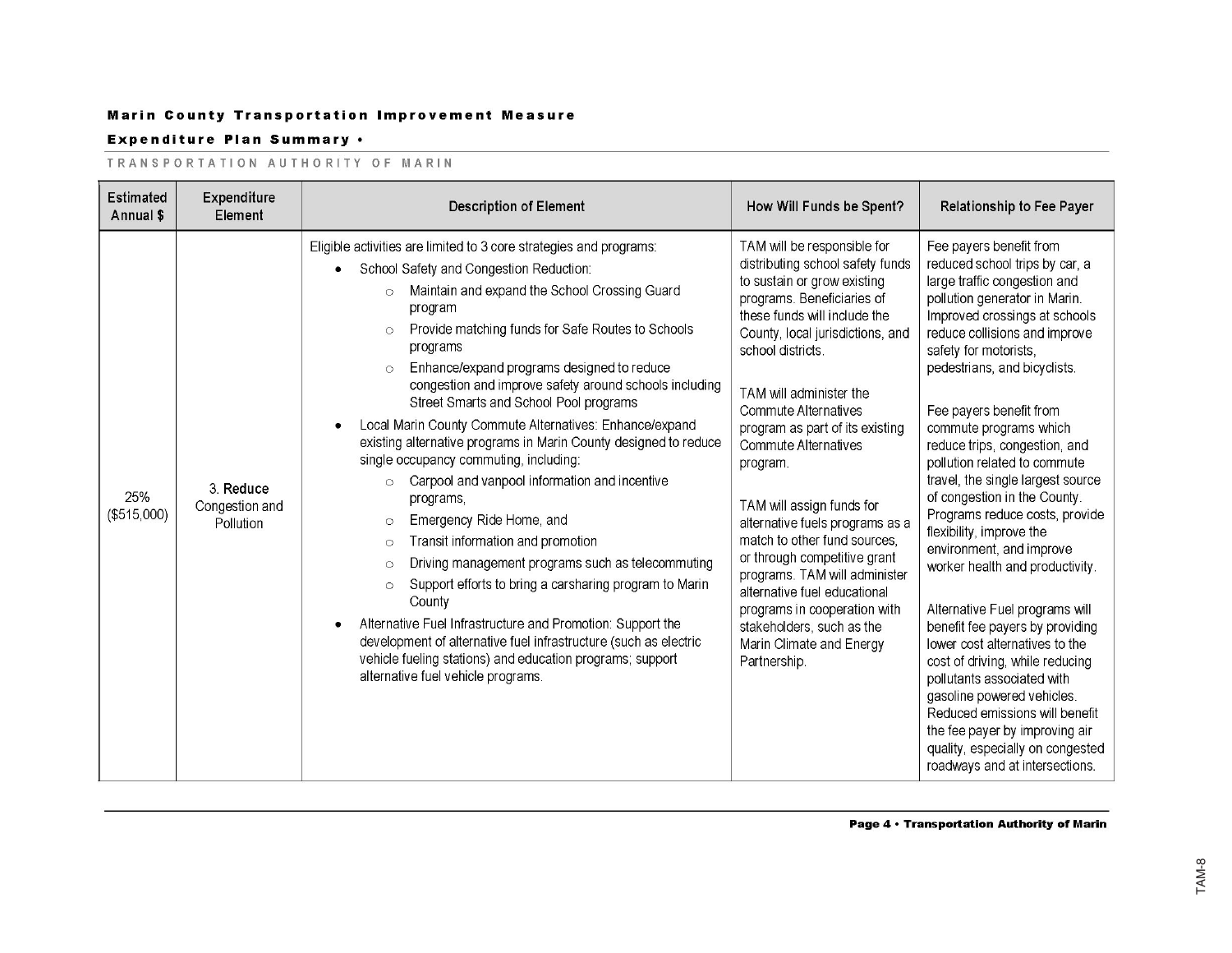**E x p e n d i t u r e P l a n S u m m a r y •**

TRANSPORTATION AUTHORITY OF MARIN

# **Key Provisions and Conditions of Measure B**

## **Consistency with the Regional Transportation Plan**

The Expenditure Plan is consistent with the Metropolitan Transportation Commission's Regional Transportation Plan ("*Transportation 2035 Plan*") and performance objectives outlined in the Regional Transportation Plan. Details which support these findings are included in a separate document, "Marin County Summary of VRF Findings of Benefit."

## **Agency Responsible for Administering Proceeds of Fee**

The Transportation Authority of Marin ("TAM"), pursuant to California Government Code section 65089.20, shall place a majority vote ballot measure before the voters to authorize a ten (\$10) dollar increase in motor vehicle registration fees for all vehicles registered in Marin County. If so approved, TAM will collect and administer the Vehicle Registration Fee (Fee) in accordance with the Expenditure Plan (Plan).

## **Annual Budget and Reporting**

The Annual Budget, adopted by TAM's elected Board of Commissioners each year, will project the expected fee revenue, other anticipated funds and planned expenditures for administration and programs. In addition, TAM will prepare an Annual Report which will be made available to the public and will summarize revenues collected and distributed each year. Before adopting the Annual Report, comments from the public will be invited at a publicly noticed regular meeting of the TAM Board.

## **Use of Proceeds**

The proceeds of the fees governed by this ordinance shall be used solely for the programs and purposes set forth in the Expenditure Plan and for the administration thereof. Indirect costs of programs as defined in federal Office of Management and Budget Circular A-87 shall not be allowed as eligible expenditures of these fee proceeds. Pursuant to California Government Code section 65089.20, not more than five (5) percent of the fees shall be used for local administrative costs associated with the programs and projects.

Pursuant to California Vehicle Code section 9250.4, the initial setup and programming costs identified by the Department of Motor Vehicles (DMV) to collect the Fee upon registration or renewal of registration of a motor vehicle shall be paid by TAM from the Fee. Any payments that TAM will advance to the Department of Motor Vehicles (DMV) prior to the collection of the Fee proceeds shall be repaid off the top of the initial proceeds collected, with no restriction on the funds. The costs deducted pursuant to this paragraph shall not be counted against the five percent administrative cost limit specified in California Government Code section 65089.20(d). Following implementation, annual costs incurred by the Department of Motor Vehicles, associated with the collection of the fee shall be taken off the top of the fees collected with the remainder transmitted to the Transportation Authority of Marin.

## **Duration of Fee**

The Fee, if so approved, would be imposed annually, in perpetuity, unless repealed. The spending priorities outlined in this Plan will be reviewed and the Plan will be amended and republished as necessary at least every 10 years. Amendments to the Plan will be approved by a two-thirds vote of the TAM board.

## **Severability**

If any provision of this Plan or the application thereof to any person or circumstance is held invalid, the remainder of this Plan and the application thereof to other persons or circumstances shall not be affected. If an expenditure element, or portion of an element, of this Plan is found to be invalid, the previously allocated funds to said element will be distributed to the remaining elements on a pro-rata share basis.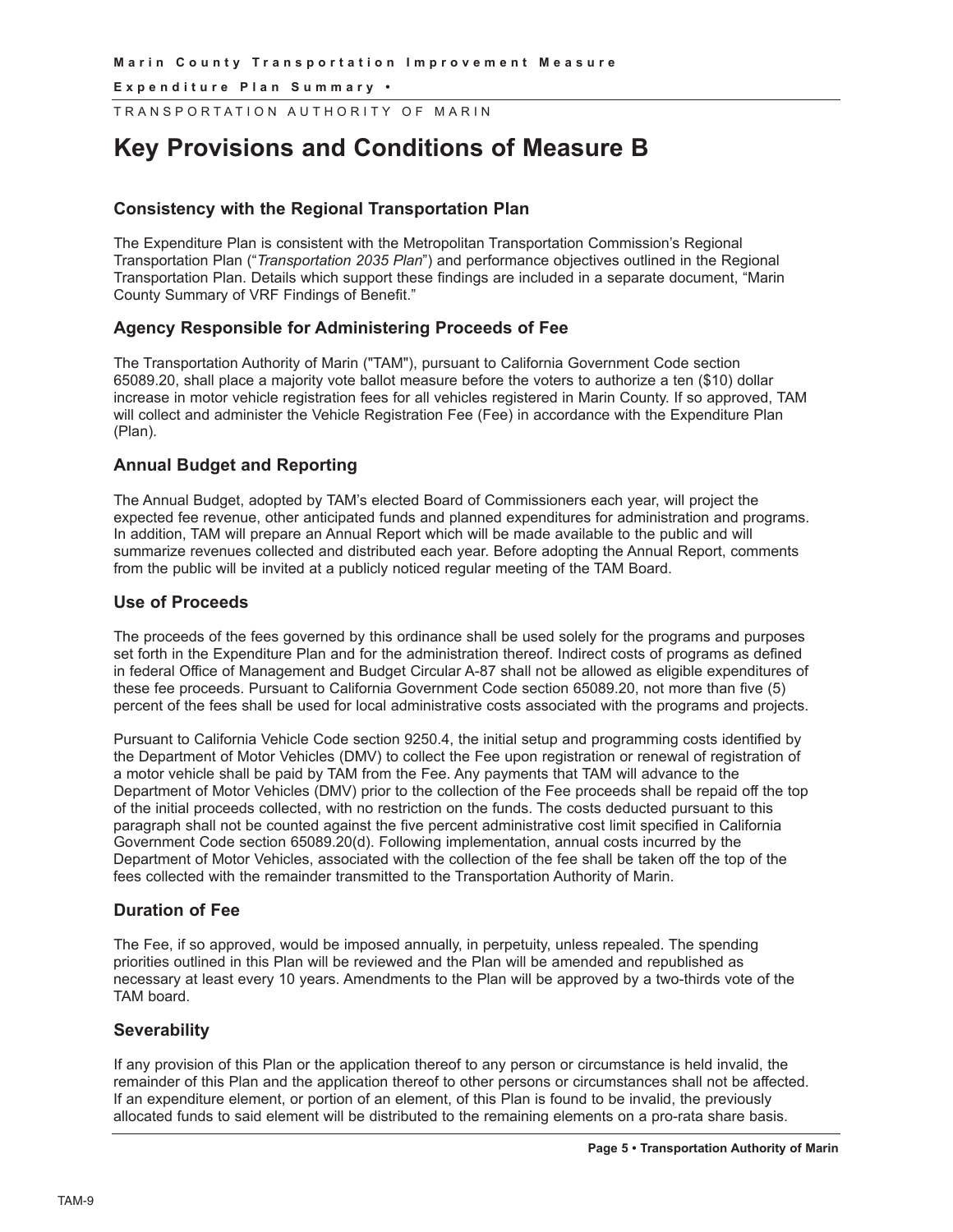**E x p e n d i t u r e P l a n S u m m a r y •**

TRANSPORTATION AUTHORITY OF MARIN

#### **Amendments to the Plan**

Amendments to the Plan shall be approved by a two-thirds vote of the TAM Board. All jurisdictions within the County, along with the public, will be given a minimum of forty-five (45) days notice and opportunity to comment on any proposed Plan amendment prior to its adoption. Any amendments will be heard at a noticed public hearing prior to TAM Board consideration.

#### **Citizens' Oversight Committee**

The existing Citizens' Oversight Committee (COC), created by the TAM Board with the assistance of the League of Women Voters to provide oversight for the half-cent transportation sales tax (Measure A), will provide oversight of the vehicle registration fee. The COC reports directly to the public and will be responsible for reviewing all revenues and expenditures related to the Fee.

The COC must hold public meetings to inform Marin County residents how funds collected from the Fee are being spent. The Meetings will be open to the public and must be held in compliance with the Brown Act, California's open meeting law. The Committee must also publish information on the use of the Fee in an annual report. This report will be included as part of the annual report currently published by the COC related to the half-cent transportation sales tax. Copies of these documents must be made widely available to the public at large.

Members of the COC will be private citizens who are neither elected officials of any government nor public employees from any agency that either oversees or benefits from the proceeds of the Vehicle Registration Fee. Membership will be restricted to individuals who live in Marin County. Membership is restricted to individuals without personal economic interest in any of TAM's projects. A single Citizens' Oversight Committee will oversee both the Measure A half-cent sales tax and the Vehicle Registration Fee. Membership in the COC is outlined in Appendix A.

#### **Implementation of Measure B**

- 1. The Transportation Authority of Marin (TAM) is charged with a fiduciary duty in administering the Vehicle Registration Fee proceeds in accordance with the applicable laws and the Expenditure Plan adopted by TAM.
- 2. All meetings of TAM will be conducted in public according to State law, through publicly noticed meetings. The annual budget of the Authority, including the budget for the use of these funds, will be prepared for public scrutiny. TAM will select and allocate funds to specific projects or programs from each element in the Expenditure Plan.
- 3. Under no circumstances may the proceeds of this Vehicle Registration Fee by applied to any purpose other than for transportation improvements benefitting Marin County. The funds may not be used for any transportation projects or programs other than those specified in this Plan without an amendment of the Expenditure Plan.
- 4. This Plan shall take effect at the close of the polls on the day of election, at which time the proposition is adopted by a majority of the electors voting on the measure.
- 5. Actual revenues may be higher or lower than expected in this Plan due to changes in receipts and/or changes in the number of vehicles registered in Marin County. Because the Expenditure Plan is based on percentage distributions, dollar values in this Plan are estimates only. Actual revenues will be programmed over the life of the Plan based on the percentage distributions identified in the Plan. Formulas used to allocate local road maintenance and pathway maintenance funds will be revised every 2 years, consistent with the local infrastructure distribution of Measure A transportation sales tax funds as outlined in TAM's Strategic Plan.
- 6. If applicable, projects funded with the proceeds of the Vehicle Registration Fee will be required to complete appropriate California Environmental Quality Act (CEQA) clearance and other necessary environmental review, completed under the sole authority of the recipient of the funds.

**Page 6 • Transportation Authority of Marin**